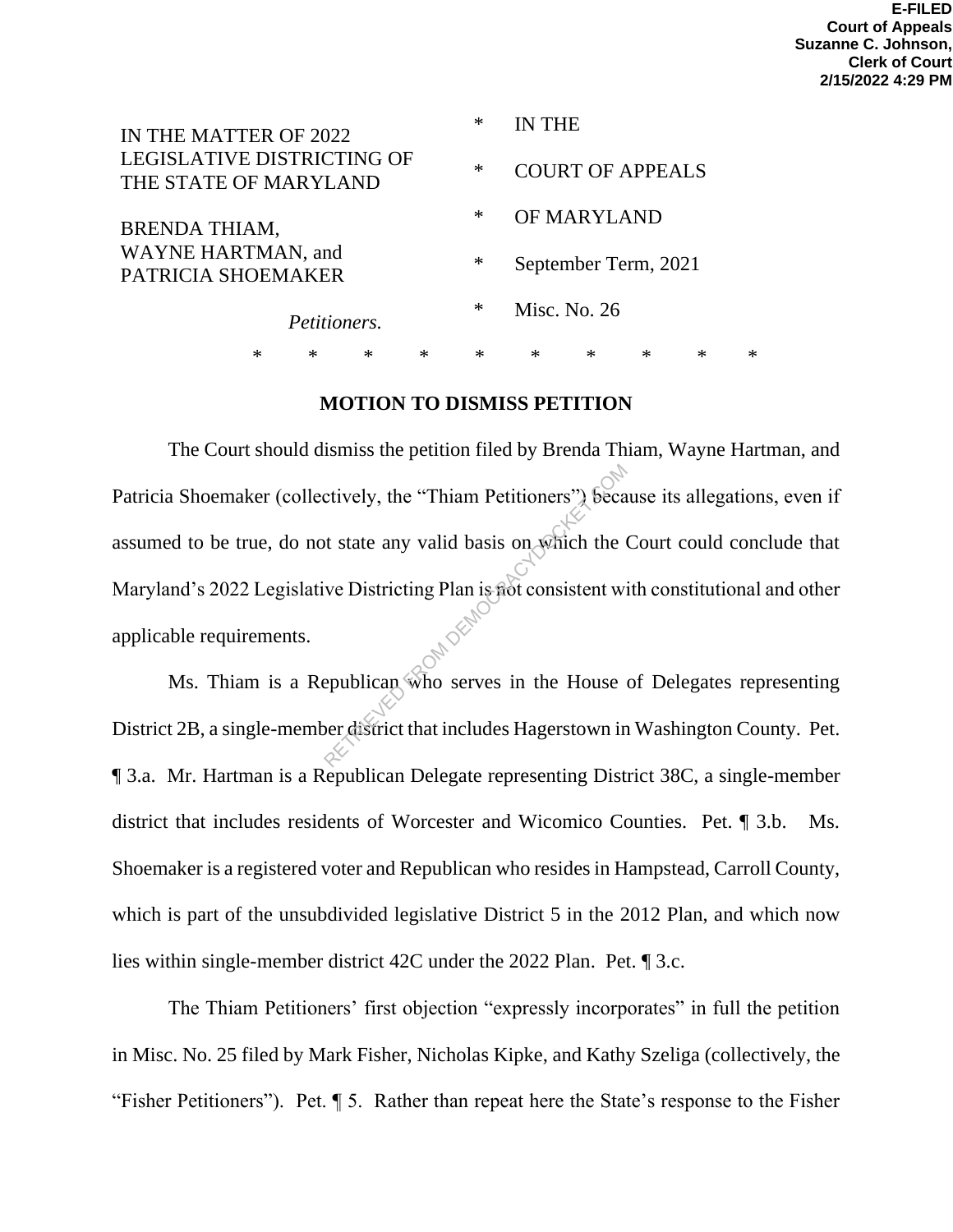Petitioners, the State refers the Court to that response for arguments demonstrating why the Court should dismiss "the claims therein." Pet. ¶ 5.

What differentiates the Fisher Petitioners from the Thiam Petitioners is the latter's claim that the 2022 Plan's inclusion of "non-uniform, multimember districts for the House of Delegates, rather than a uniform scheme of single member districts"— though expressly authorized by Article III, § 3 of the Maryland Constitution—somehow violates various other provisions of the State and federal Constitutions. Pet. ¶ 6. Specifically, the Thiam Petitioners contend that this longstanding and constitutionally sanctioned approach to districting violates Articles 7, 24, and 40 of the Declaration of Rights, Article I, Section 7 of Maryland's Constitution, and the Equal Protection and Due Process Clauses of the Fourteenth Amendment to the U.S. Constitution. Pet. ¶ 6. They say Maryland's practice of having both multimember and single-member legislative districts "is a unique anomaly in the composition of state legislatures throughout America," Pet. ¶ 13, that "violates the one person, one vote" principle, Pet. ¶ 12. s 7, 24, and 40 of the Declaration of  $R$ <br>bon, and the Equal Protection and Du<br>b the U.S. Constitution. Pet.  $\P$  6. The<br>ber and single-member legislative dist<br>e legislatures throughout America," P<br>ciple, Pet.  $\P$  12.

The petitioners further allege that, in certain parts of the State, the districting practice grants a "disproportionate voting and representational advantage" to voters in multimember districts as compared to residents of single-member districts, Pet. ¶ 16, but in other parts of the State the same method of districting has the "reverse" effect of privileging certain voters in single-member districts over those in multimember districts, Pet. ¶ 22. The ultimate effect, according to the petition, is to "create[s] *de facto* partisan gerrymandering" in violation of petitioners' rights under Article 7 of the Declaration of Rights. Pet. ¶ 20. Yet, the specific situations the petition targets for criticism, including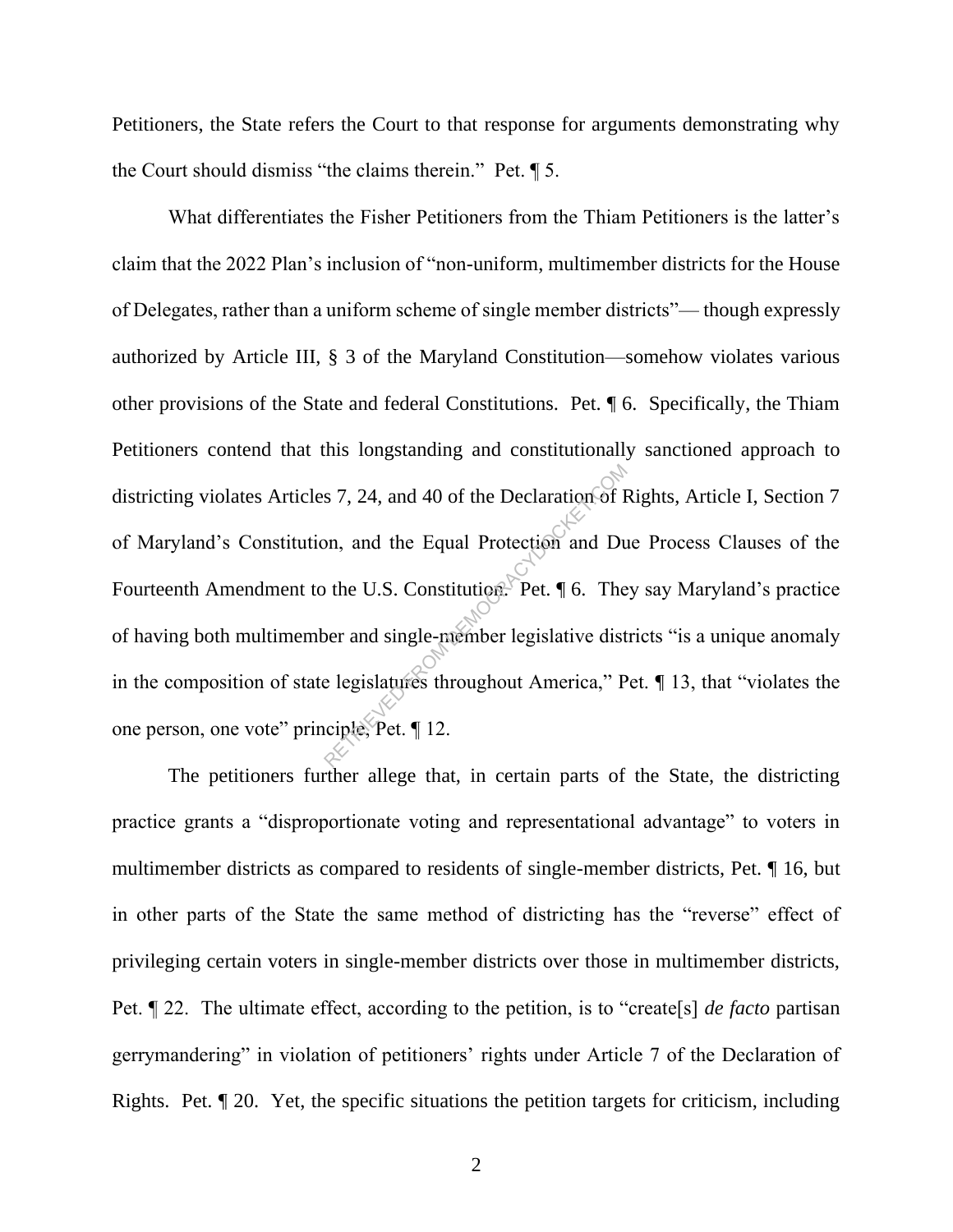the petitioners' own respective home districts, all involve instances of single-member districts.

For relief, the Thiam Petitioners seek to have the 2022 Plan declared invalid and have the Court direct the General Assembly to enact a new plan that "specifically incorporates uniform single member House of Delegates districts." Pet. at 9. If the General Assembly fails to adopt such a plan "in a timely fashion," the petition seeks to have the Court order a new legislative districting map. *Id.*

#### **ARGUMENT**

#### **I. STANDARD OF REVIEW**

The 2022 Legislative Districting Plan is a statute enacted by the General Assembly. Md. Code Ann., State Gov't §§ 2-201, 2-202. Therefore, '"[t]he basic rule is that there is a presumption' that the statute is valid." *Whittington v. State*, 474 Md. 1, 19 (2021) (citation omitted). That is, '"enactments of the [General Assembly] are presumed to be constitutionally valid and [ ] this presumption prevails until it appears that the [statute] is invalid or obnoxious to the expressed terms of the Constitution or to the necessary implication afforded by, or flowing from, such expressed provisions.'" *In re Adoption/Guardianship of Dustin R*., 445 Md. 536, 579 (2015) (citation omitted; brackets in original). VIEW<br>
we Districting Plan is a statute enacted<br>
v't §§ 2-201, 2-202. Therefore, "[t]h<br>
tatute is valid." Whittington v. State<br>
s, "enactments of the [General Asse<br>
[] this presumption prevails until it a

For this reason, the Court has held that "all challengers to a legislative reapportionment plan[] carry the burden of demonstrating the law's invalidity." *In re 2012 Legislative Districting*, 436 Md. 121, 137 (2013) (citation omitted). The State need make no showing unless "a proper challenge under Article III, § 4 is made and is supported by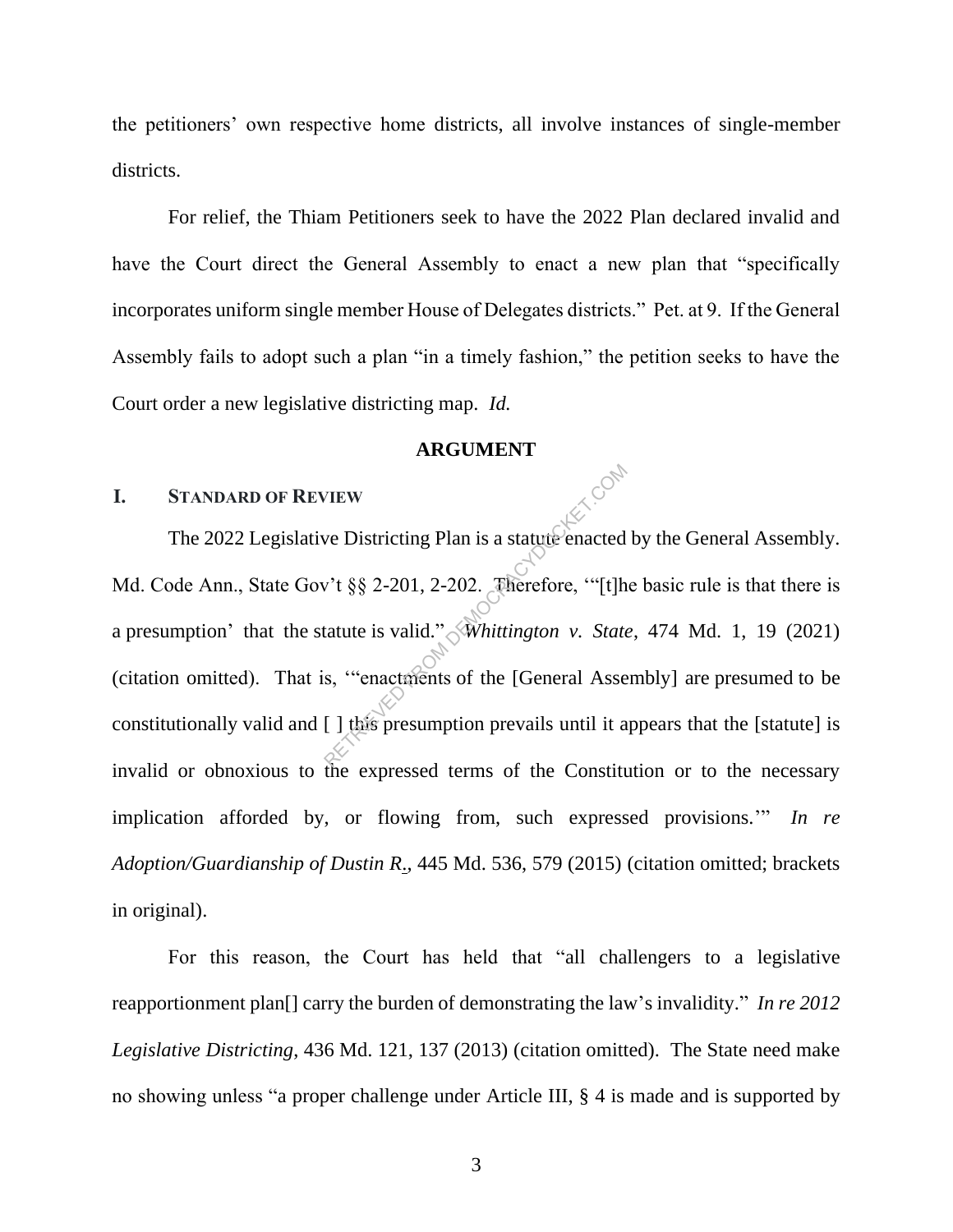'compelling evidence.'" *Id.* Only then will the State have "the burden of producing sufficient evidence to show that the districts are contiguous and compact, and that due regard was given to natural and political subdivision boundaries." *Id.* at 137-38. The petition is subject to dismissal if its allegations, assumed to be true, do not state "a proper challenge under Article III, § 4," *id.* at 137, and fail to show that the 2002 Legislative Districting Plan "is not consistent with requirements of either the Constitution of the United States of America, or the Constitution of Maryland," Md. Const. art. III, § 5.

## **II. MARYLAND'S CONSTITUTIONALLY ENSHRINED PRACTICE OF HAVING BOTH MULTIMEMBER AND SINGLE-MEMBER DISTRICTS DOES NOT GIVE RISE TO ANY CONSTITUTIONAL VIOLATION.**

The Court should dismiss the petition's challenge to Maryland's established method of having predominantly unsubdivided legislative districts while preserving the alternative to subdivide a district when the political branches deem it appropriate to do so. Given the petition's requested relief, which is nothing less than the creation of a "uniform" map made up of all single-member districts, Pet. at 9, the Thiam Petitioners are seeking to secure by judicial fiat a fundamental change in the Maryland Constitution that the voters chose not to adopt when they were given the chance to consider it. What would have been Article 3, § 3.03 of the proposed Constitution of 1967-1968 read, in part, "Only one delegate shall represent a delegate district and only one senator shall represent a senate district. Each senate district shall consist of three whole delegate districts."<sup>1</sup> That provision, and the rest of the proposed Constitution, failed to achieve ratification when put before the voters in BER AND SINGLE-MEMBER DISTRICT<br>
STITUTIONAL VIOLATION.<br>
ismiss the petition's challenge to Mary<br>
insubdivided legislative districts while<br>
in the political branches deem it approx<br>
which is nothing less than the creation<br>

<sup>1</sup> Maryland Archives Online, Vol. 605, p. 8, available at http:// aomol.msa.maryland.gov/000001/000605/html/am605--8.html (last visited Feb. 15, 2022).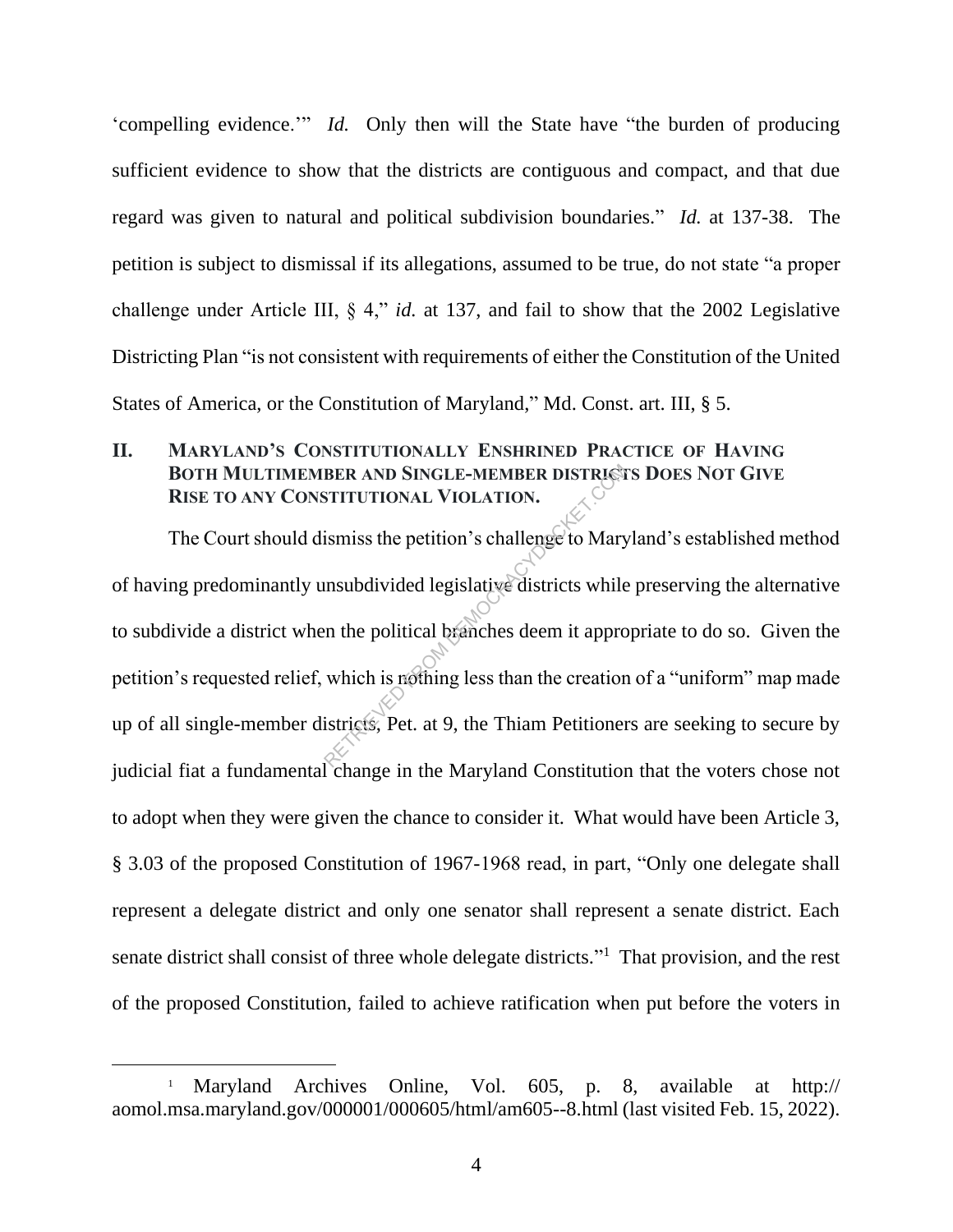the 1968 general election. Unlike other proposals of the Convention that later found their way into the Constitution through referendum, the provision mandating single-member districts did not. The petition essentially asks the Court to take what would be—to say the least—an unusual step: to invalidate a provision of the Maryland Constitution that the people of Maryland have chosen to have, and replace its scheme with one the people have rejected. The Court should decline that invitation and dismiss the petition.

## **A. The Maryland Constitution Authorizes and Does Not Prohibit the Use of Multimember Districts in Combination With Single-Member Districts.**

First, the Maryland Constitution expressly recognizes and preserves the General Assembly's authority to decide whether a legislative district will remain whole, with three Delegates elected at-large (by far the most common form of legislative district, numbering 30 districts in the 2012 Plan and 27 in the 2022 Plan), *or* subdivided either (a) into one single-member district and one multimember district or (b) into three single-member districts. d Constitution expressly recognizes a<br>ecide whether a legislative district wil<br>(by far the most common form of legi<br>lan and 27 in the 2022 Plan), *or* suboud one multimember district or (b)

Article III, § 3 provides,

The State shall be divided by law into legislative districts for the election of members of the Senate and the House of Delegates. Each legislative district shall contain one (1) Senator and three (3) Delegates. *Nothing herein shall prohibit the subdivision of any one or more of the legislative districts for the purpose of electing members of the House of Delegates into three (3) single-member delegate districts or one (1) singlemember delegate district and one (1) multi-member delegate district.*

(Emphasis added.) This provision specifically rejects any prohibition on "subdivi[ding] any one or more of the legislative districts . . . into three (3) single-member delegate districts or one (1) single-member delegate district and one (1) multi-member delegate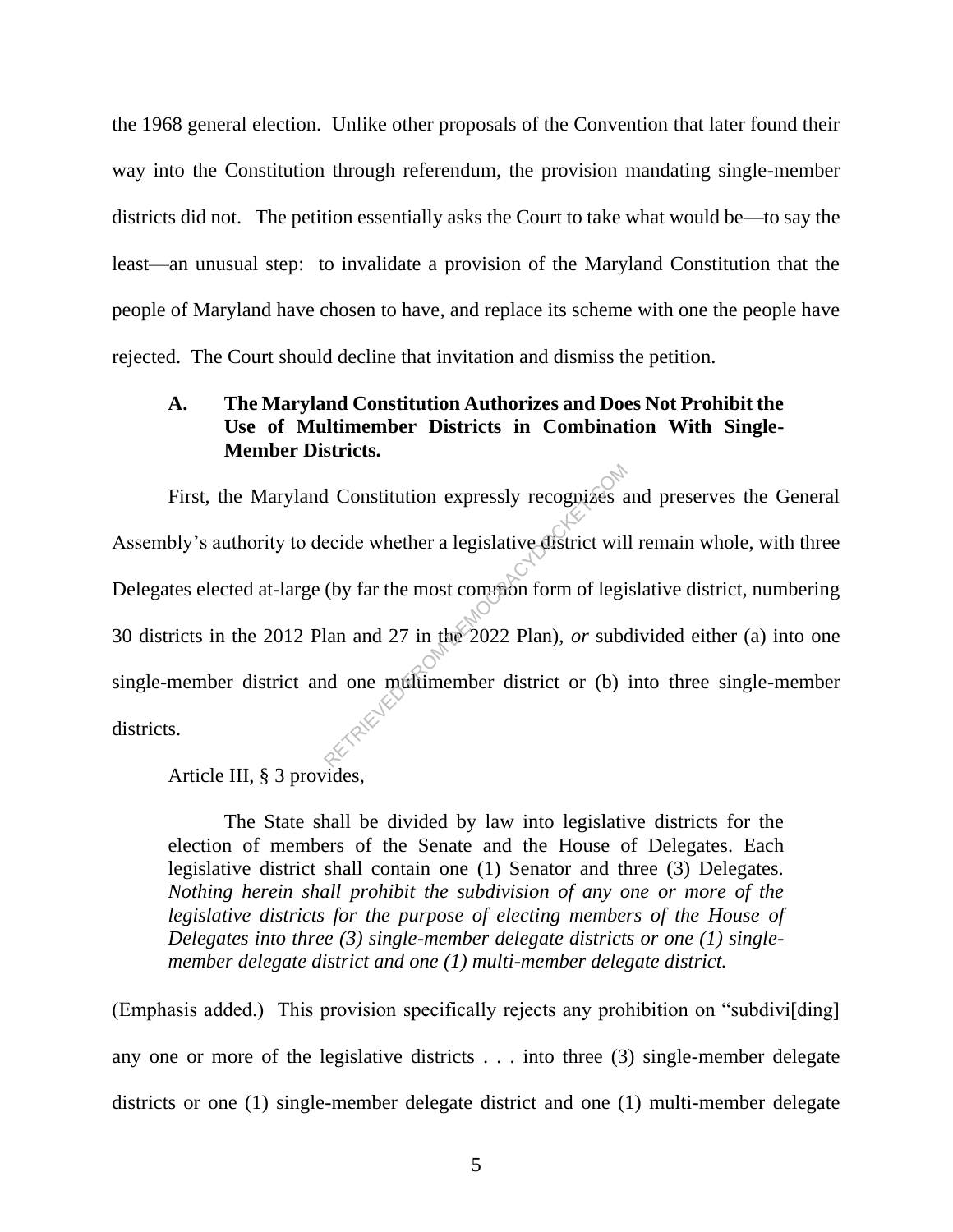district." Thus, § 3 expressly preserves the General Assembly's power to choose whether to subdivide a legislative district and to select from two constitutionally permissible methods of subdivision. By contrast, no mention of legislative district subdivision appears in either the districting criteria set forth in Article III, § 4, or the procedural requirements for enactment and judicial review of a legislative districting plan found in Article III, § 5, or elsewhere in the Maryland Constitution or Declaration of Rights. By expressly addressing subdivision of legislative districts, § 3 necessarily overrides any implied prohibition that might arguably be found in Article III, § 4 or other portions of the Maryland Constitution and Declaration of Rights, including those cited by the Thiam Petitioners.

As explained in *State v. Smith*, 305 Md. 489, 511 (1986), the "basic rule of construction that ordinarily the specific prevails over the general" applies to constitutional interpretation such that a "specific power" recognized by a constitutional provision "would prevail over the general principle or a general power relating thereto," and would do so "whether the general principle was in the Declaration of Rights and the specific power was in the Constitution or whether both were in the Constitution." This rule of construction has special force with respect with to Article III,  $\S 4$ , given that the modern version of  $\S 4$  was adopted at the same time, in the same enactments, as Article III, § 3. *See* 1969 Md. Laws, ch. 785; 1972 Md. Laws, ch. 363. The same legislators who adopted Article III, § 3's provision expressly safeguarding the General Assembly's district subdivision prerogatives could not have intended, without saying so, for Article III, § 4 to eliminate or impose obstacles to the creation of multimember districts. on of Rights, including those cited by<br>
tate v. Smith, 305 Md. 489, 511 (<br>
y the specific prevails over the genera<br>
specific power recognized by a const<br>
rinciple of a general power relating the<br>
iple was in the Declaratio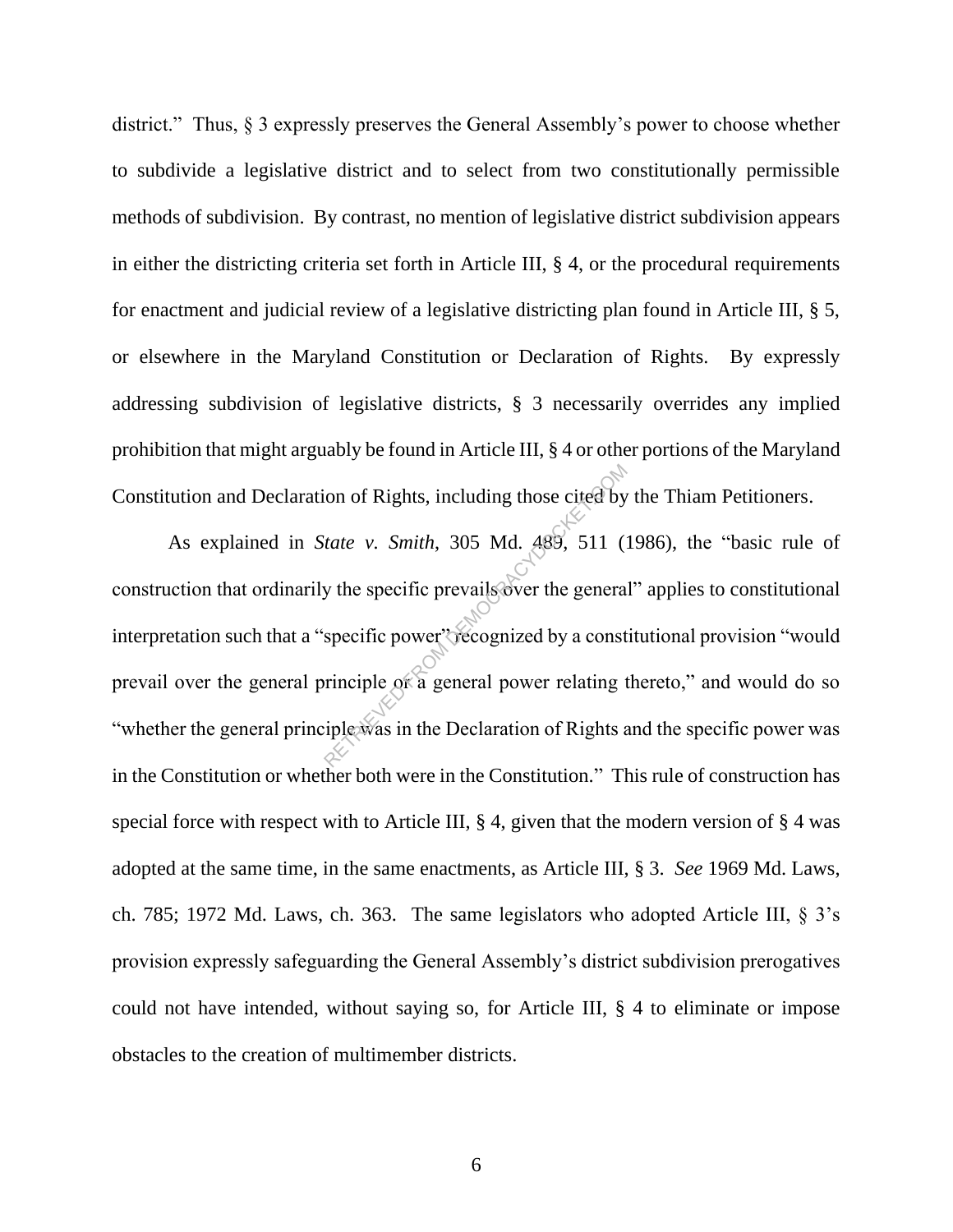## **B. Absent Invidious Racial Discrimination, Which Is Not Alleged Here, a State's Use of Multimember Legislative Districts With or Without Single-member Districts Does Not Implicate the Fourteenth Amendment.**

As for the petition's Fourteenth Amendment challenge to the use of multimember districts, both the Supreme Court and this Court have "made clear that such a district is not *per se* unlawful under the Equal Protection Clause." *In re 2012 Legislative Districting of the State*, 436 Md. 121, 141 (2013) ("*2012 Legislative Districting*") (citing *Whitcomb v. Chavis,* 403 U.S. 124 (1971), and *Lucas v. Colorado General Assembly*, 377 U.S. 713 (1964)). The Supreme Court has further recognized that multimember districts are not "necessarily unconstitutional when used in combination with single-member districts in other parts of the State." *White v. Regester*, 412 U.S. 755, 765 (1973).

Indeed, in the seminal legislative redistricting case of *Reynolds v. Sims*, the Supreme Court sought to reassure States that, notwithstanding its holding that the Constitution required district population equality in both houses of a State's bicameral legislature, the two houses of a legislature could still differ by, for example, having one composed of single-member districts while the other "could have at least some multimember districts," 377 U.S. 533, 576-77 (1964), and the Court further recognized that a State "might desire to achieve some flexibility by creating multimember or floterial districts," *id.* at 579. ourt has further recognized that method<br>
mal when used in combination with s<br>
White v. Regester, 412 U.S. 755, 765 (<br>
al legislative redistricting case of Rey.<br>
States that motivithstanding its hold<br>
n equality in both hou

In the decades since, aside from cases involving the assertion of a valid claim of racial discrimination under the Equal Protection Clause or the Voting Rights Act<sup>2</sup>—a type

<sup>2</sup> *See, e.g.*, *Rogers v. Lodge*, 458 U.S. 613, 622 (1982) (affirming finding that county's at-large system "was being maintained for the invidious purpose of diluting the voting strength of the black population"); *Regester*, 412 U.S. at 769 (affirming finding that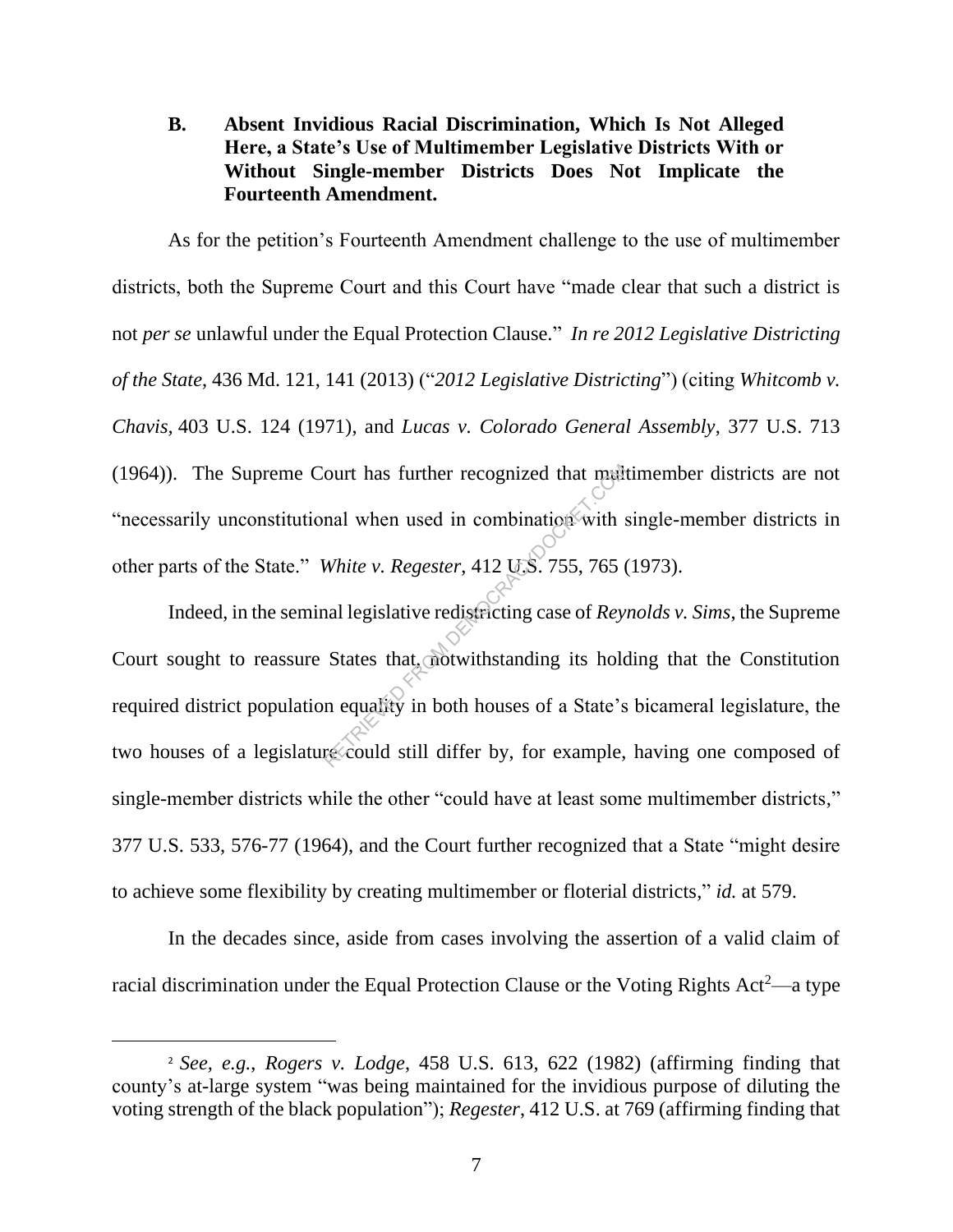of claim raised in none of the pending petitions—the Supreme Court has rejected challenges to multimember legislative districts, including challenges that objected to the use of different types of districts. *Burns v. Richardson*, 384 U.S. 73 (1966) (rejecting challenge to State's mix of multimember and single member districts similar to Maryland's); *Fortson v. Dorsey*, 379 U.S. 433 (1965) (rejecting challenge to the use of a combination of single member districts and countywide voting from residence districts).

This Court has similarly upheld the combination of single and multimember districts permitted by Article III, § 3. *Matter of Legislative Districting of State*, 299 Md. 658, 673, 674 (1984) (("A multimember legislative district is not per se unconstitutional under the equal protection clause," and "[c]onsistent with these principles from *Reynolds*, § 3 of Article III of the Maryland Constitution . . . permits both single-member and multi-member delegate districts."); *2012 Legislative Districting*, 436 Md. at 143 ( holding that petitioner "failed to show that any multi-member district provided for in the Enacted Plan would have the effect of diluting or canceling the voting strength of any racial or political element, he has failed to make a case for declaring any such district unlawful"); *In re Legislative Districting of State*, 370 Md. 312, 347, 409, 439 (2002) (applying the factors set out in *Gingles v. Thornburg*, 478 U.S. 30 (1986), in rejecting claims that multimember districts were unconstitutional and that they had been used to discriminate on the basis of race); *State Administrative Board of Election Laws v. Calvert*, 272 Md. 659, 675 (1974) mber legislative district is not persent<br>and "[c]onsistent with these principl<br>Constitution ... permits both single-r<br>Legislative Districting, 436 Md. at 14<br>ulti-member district provided for in the<br>nceling the voting stren

<sup>0</sup>multimember district "invidiously excluded Mexican-Americans from effective participation in political life, specifically in the election of representatives to the Texas House of Representatives").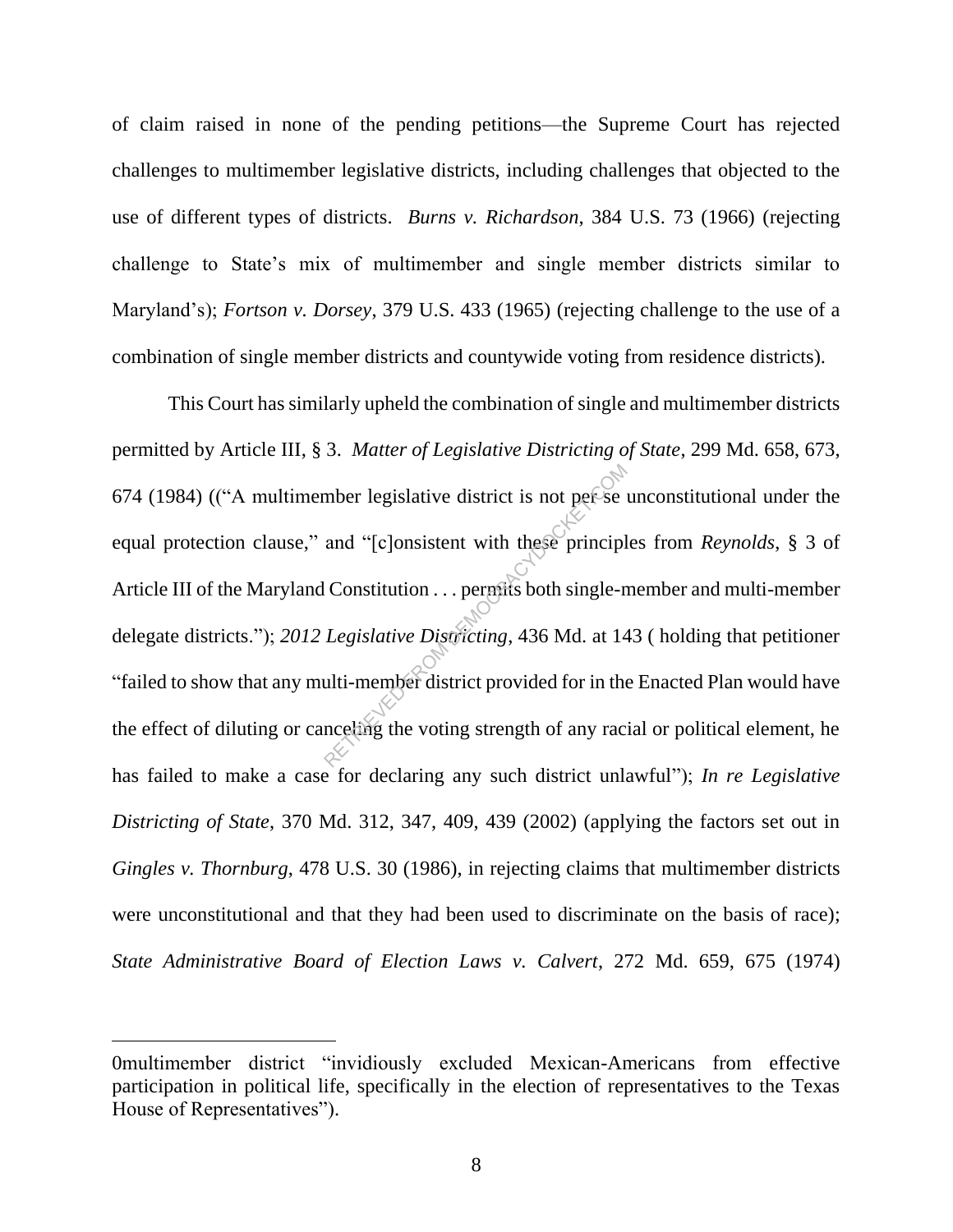(upholding residence districts on the Eastern Shore). Notably, this Court itself used a mix of single and multimember districts in the remedial plan it drew in 2002. *In re Legislative Districting of State*, 369 Md. 601, 603 (2002) (per curiam order) (reciting as part of the Court plan's "General Provisions" that "(c) Each legislative district may be subdivided into 3 single member delegate districts or into 1 single member delegate district and 1 multimember delegate district").

In *2012 Legislative Districting*, this Court quoted Supreme Court language suggesting that multimember districts "may be subject to challenge where the circumstances of a particular case may 'operate to minimize or cancel out the voting strength of racial or political elements of the voting population.'" 436 Md. at 142 (quoting *Whitcomb,* 403 U.S. at 143). The Court hastened to add that the challenger must '"carry the burden of proving that multi-member districts unconstitutionally operate to dilute or cancel the voting strength of racial or political elements.'" *2012 Legislative Districting*, 436 Md. at 142 (citation omitted). Nevertheless, in no case has the Supreme Court or this Court ever applied this principle to invalidate a multimember district on the ground that it "operate[d] to minimize or cancel out the voting strength of . . . *political elements*," *id.* (emphasis added). we cal elements of the voting population.<br>
The Court hastened to add that the turn multi-member districts unconstitution<br>
of racial or political elements." 20.<br>
mitted). Nevertheless, in no case has

In the only Supreme Court case directly addressing the merits of a claim that the use of multimember districts benefited one political party over another, the Court deemed the claim to be justiciable, but rejected it nonetheless upon finding that the challengers had not made the necessary showing, for reasons that would apply equally to the Thiam Petitioners' claim. *See Davis v. Bandemer*, 478 U.S. 109, 128-30 (1986) (affirming finding of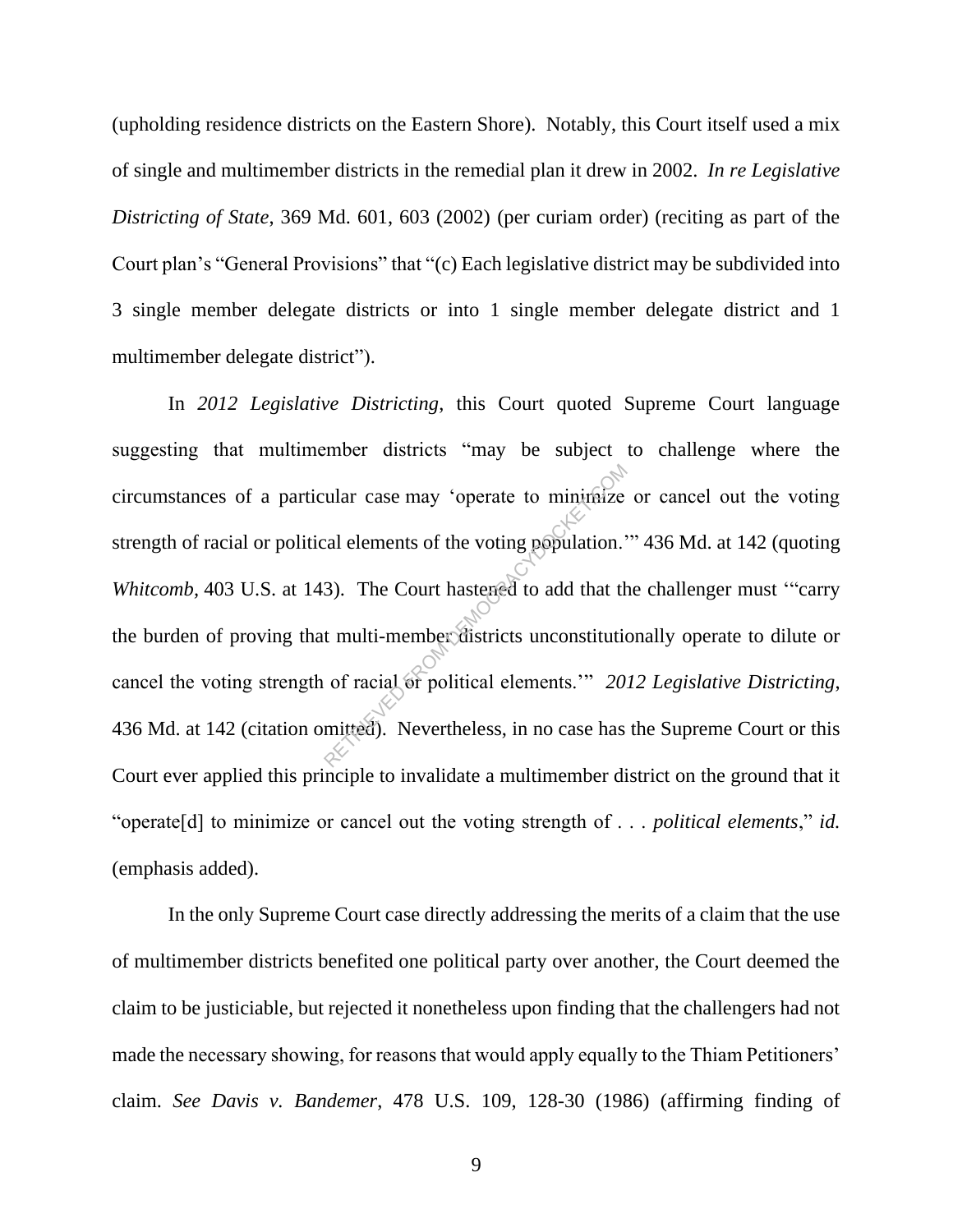legislature's partisan intent— something "not . . . very difficult to prove," *id.* at 129—but holding that challengers failed to show "a sufficiently adverse effect on [their] constitutionally protected rights to make out a violation of the Equal Protection Clause," *id.* at 130). Thus, under *Bandemer*'s analysis, "the mere fact that a particular apportionment scheme makes it more difficult for a particular group in a particular district to elect the representatives of its choice does not render that scheme constitutionally infirm." *Id.* at 131; *see also id.* at 130 (refusing '"to hold that district-based elections decided by plurality vote are unconstitutional in either single- or multi-member districts simply because the supporters of losing candidates have no legislative seats assigned to them.'") (quoting *Whitcomb*, 403 U.S. at 160).

In any case, whatever statements in *Davis v. Bandemer* might have suggested the availability of a politically-based challenge to multimember districts upon a showing of partisan vote dilution, *id.* 131, that language can no longer provide support for the Thiam Petitioners' partisan gerrymandering claim, since the Supreme Court in *Rucho v. Common Cause*, 139 S. Ct. 2484 (2019), overruled *Bandemer*'s holding that such claims are justiciable. Even if the principles articulated in *Bandemer* retained their vitality, however, it would not aid the Thiam Petitioners, because their petition at most makes the kind of showing *Bandemer* deemed insufficient. That is, the petitioners at most allege that the practice of mixing unsubdivided and subdivided districts "makes it more difficult for [their] particular group"—Republicans—to "elect the representatives of its choice." 478 U.S. at 131. The statements in Days v. Bandemer<br>wer statements in Days v. Bandemer<br>y-based challenge to multimember di<br>131, that language can no longer provo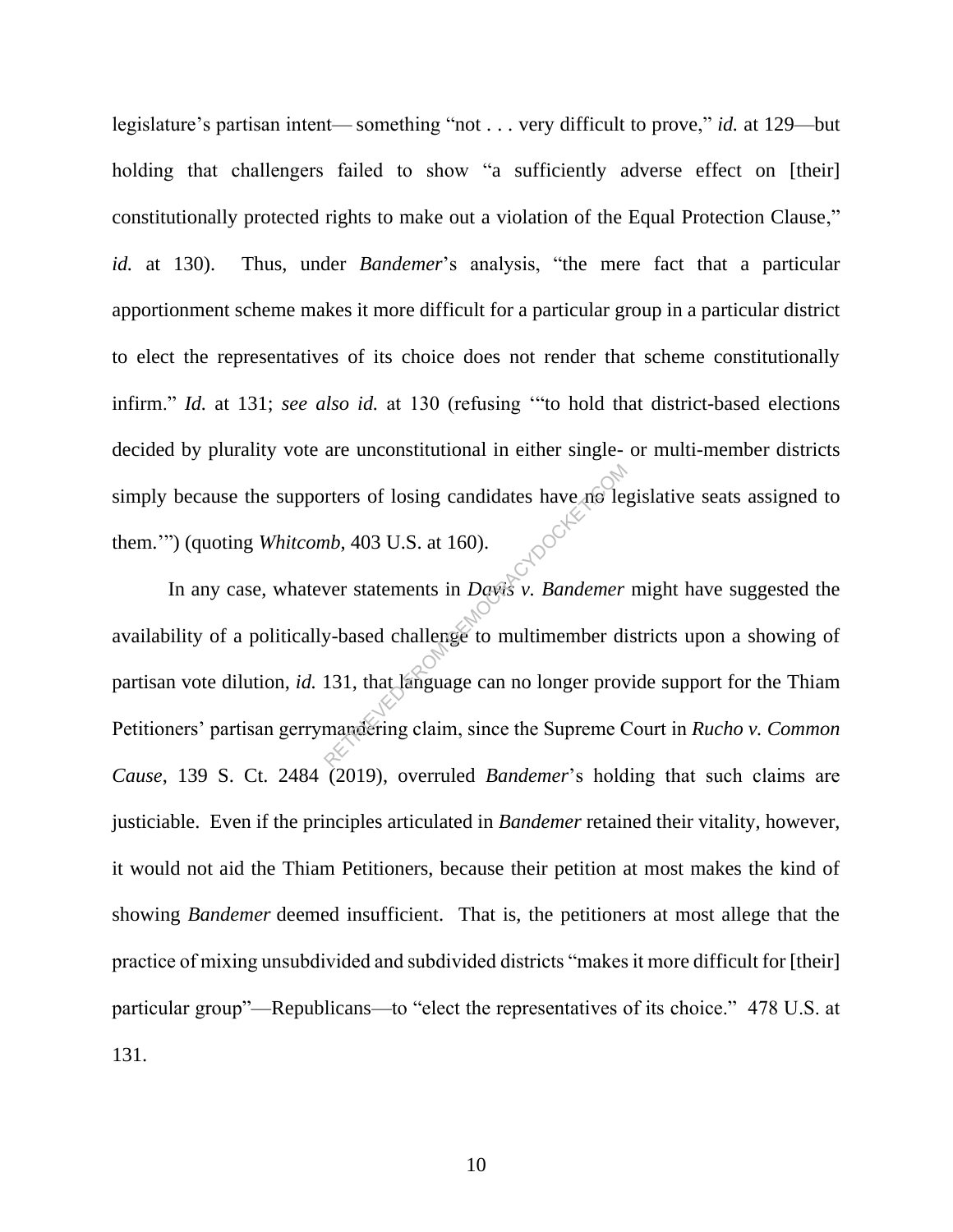## **C. The Petition's Statements About Multimember and Single-Member Districts Are Inconsistent and Do Not Jibe With Maryland's Years of Practical Experience With Such Districts.**

The Thiam Petitioners essentially take the view that the mixing of single and multimember districts is fundamentally unfair and obviously nefarious. Yet, contrary to their view, the flexibility allowed by this practice is important to redistricting in this State. Maryland has had some form of it since the statutory response to the State's loss in *Maryland Committee v. Tawes*, 377 U.S. 656 (1964), which provided for an apportionment of two delegates per county and additional delegates based on population and required that any county with more than eight Delegates be divided into districts with no fewer than four and no more than eight districts in a county. Chapter 3 of the Special Session of 1965, Article 40,  $\S$  42B(a) and (c).

The pros and cons of single and multimember districts were discussed at length in the Constitutional Convention Commission in 1966 and the Constitutional Convention itself in 1967. The debates of these bodies reflect the advantages and disadvantages of each type of district, a discussion that eventually led the Constitutional Convention Commission to recommend a new section providing: reight Delegates be divided into district<br>istricts in a county. Chapter 3 of the<br>c).<br>of single and multimember districts which Commission in 1966 and the C<br>es of these bodies reflect the advanta

At least one senator, but not more than two senators, shall represent each senatorial district. At least one delegate, but not more than six delegates, shall represent each house district.

Report of the Constitutional Convention Commission 1967 at p. 75. The Commission explained:

Under this draft section the General Assembly is given the power to determine whether there will be single member districts or multiple member districts for the election of the members of each chamber. This draft section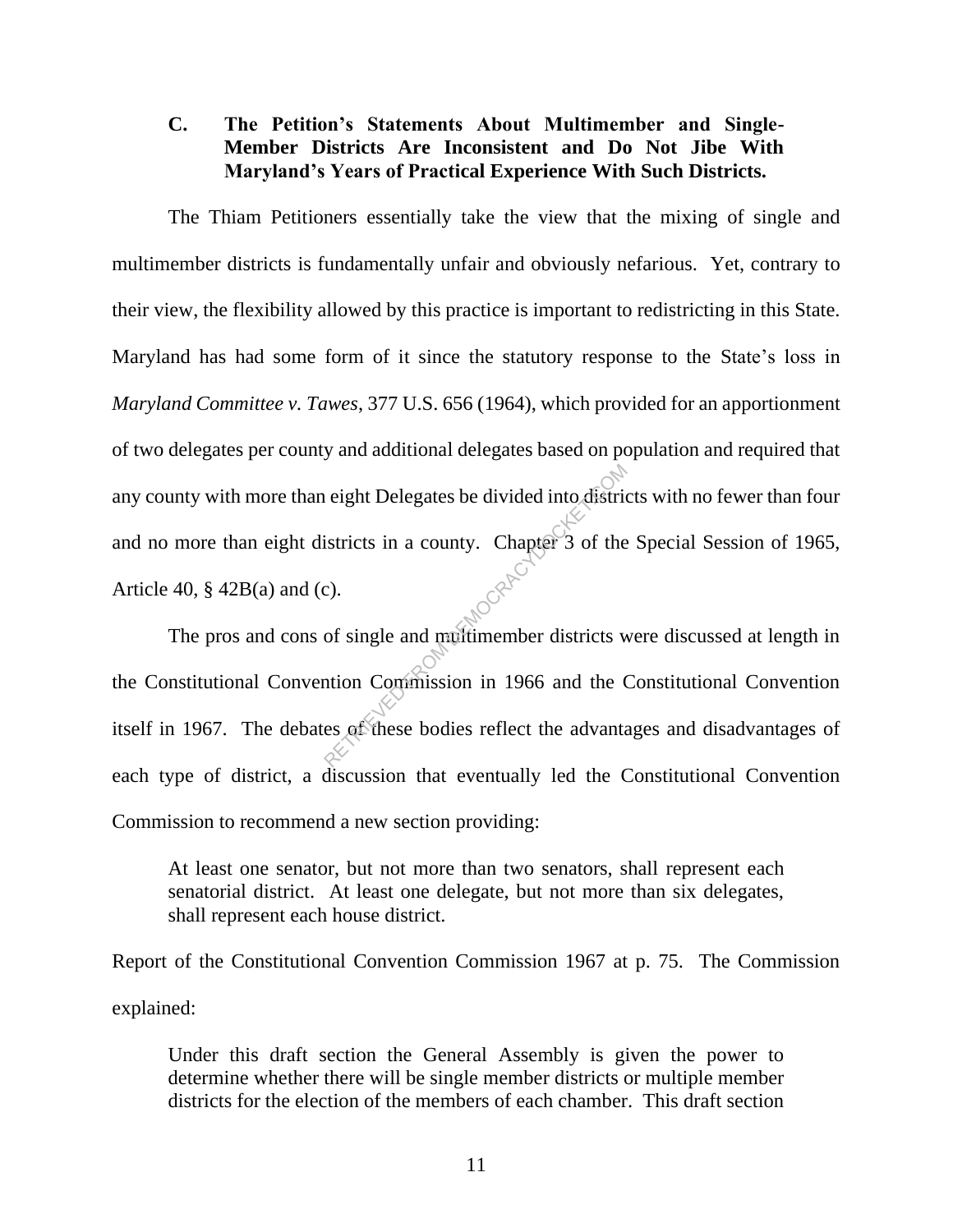sets a limitation of six delegates from any one house district and of two senators from any one senatorial district. *It might be desirable to establish a separated district for each delegate, but this has not proven to be feasible.* However, it might be practicable for the General Assembly to provide for single member districts in the future and this possibility should not be precluded.

*Id*. at 129 (emphasis added).

This lack of feasibility continues today. The Maryland Citizens Redistricting Commission ("MCRC") report states that this issue was one on which it heard the most testimony and the subject on which the testimony was most polarized. MCRC Final Report (Jan. 2022) at 8, available at https://redistricting.maryland.gov/Pages/default.aspx (last visited Feb. 15, 2022). The Governor's Order setting up the MCRC, EO 01.01.2021.02(B)(4), required the use of single member districts, but upon consideration of the input it received, the MCRC found that there were circumstances when multimember districts were appropriate, as in areas of high-density population. Report at 29. In their view, a single-member district was more appropriate in situations where a district crossed a county boundary and areas where a single member district "may better enable recognition of certain minority communities." *Id*. le at https://redistricting.maryland.gom/<br>
). The Governor's Order setting<br>
ired the use of single member district:<br>
MCRC found that there were circums<br>
as in areas of high-density populatic<br>
strict was more appropriate in

The Thiam Petitioners have made no allegations that would justify a finding that the plan as a whole is the product of invidious discrimination. They have made no claims of discrimination on the basis of race. Their claims of partisan discrimination do not reach the entire plan and their more specific claims are easily rebutted. Moreover, the examples of problems cited in the petition all relate to the creation of single member districts, which is hard to reconcile with the relief sought, namely, a plea for 100% single-member districts.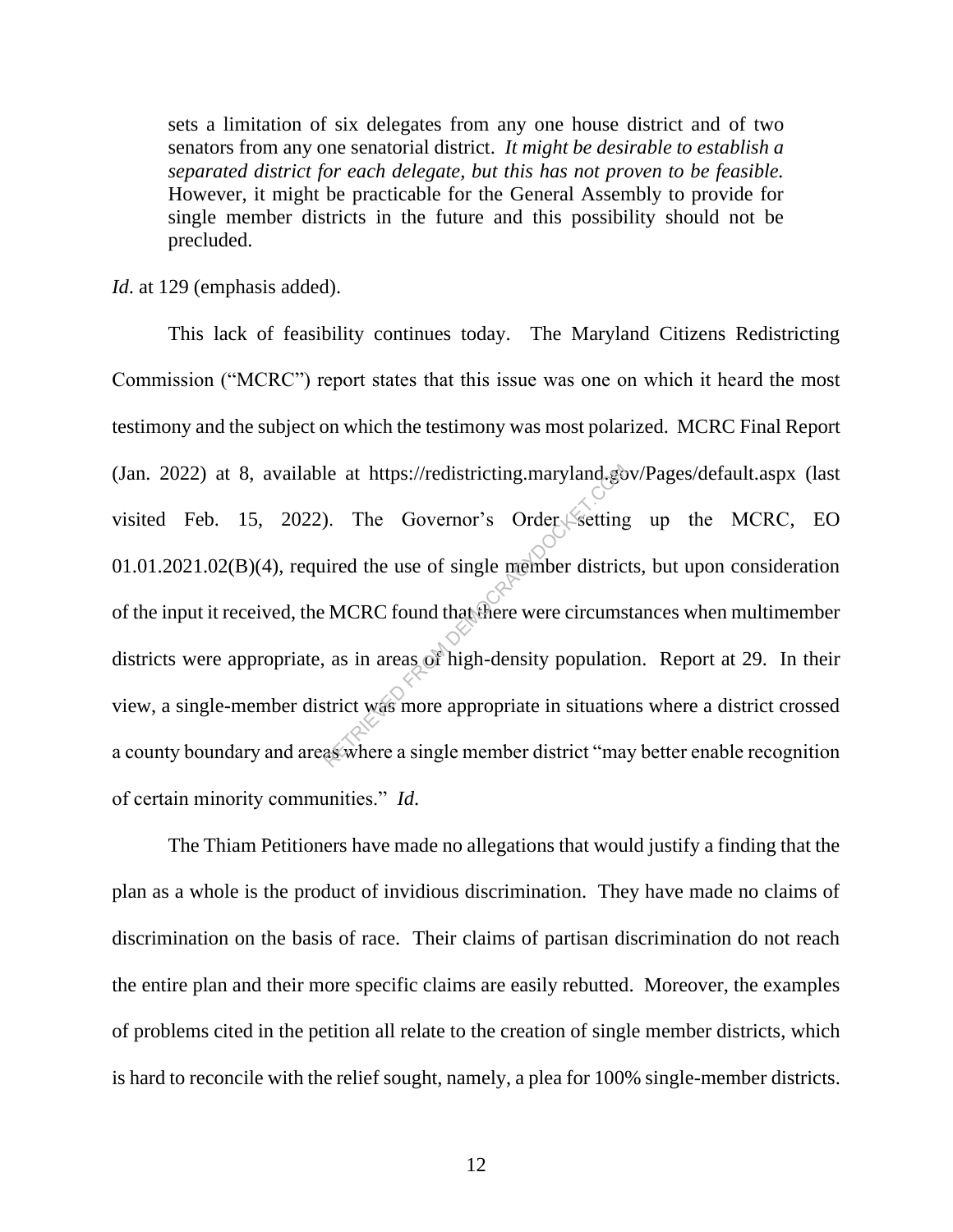While two of those single-member districts are paired with two-member districts, the petitioners' supposed grievance pertains to the single-member district. This inconsistency on the simple question whether a single-member district is a desirable or undesirable configuration suggests that their only real criterion is whether, in a given instance, a singlemember district does or does not work to the electoral advantage of the Thiam Petitioners and their fellow Republicans. In this respect, there seems to be little difference separating the Thiam Petitioners' claims from the partisan gerrymandering claims of the Fisher petition, the legal deficiencies of which are explained in the State's response to the Fisher petition.

For example, the Thiam petition states that District 2B is configured to elect a Democrat. Pet. ¶ 24. District 2 as a whole has moved east due to underpopulation and now contains part of northern Frederick. District 2B is about the same as it was, except that it now contains all of Hagerstown, thus giving "due regard" to the boundaries of that municipality. No part of the district can be described as Democratic, though Hagerstown may have more registered Democrats than are found in the rest of the district. In other words, the new district lines are caused by population loss and a desire to respect municipal boundaries and are unlikely to result in the election of an additional Democrat. Thiam petition states that District 2F<br>strict 2 as a whole has moved east du<br>hern Frederick. District 2B is about the<br>Hagerstown, thus giving "due regard"<br>the district can be described as Democ

Similarly, the petition complains that District 33 was divided into three single member districts, two of which were allegedly drawn to protect Democrats. Pet. ¶ 24. District 33 picked up population from Districts 32 and 21. As reconstituted, it now has three distinct subdistricts representing the three contiguous, but very different areas in the district: Broadneck, Odenton, and middle/rural Anne Arundel. The differences in these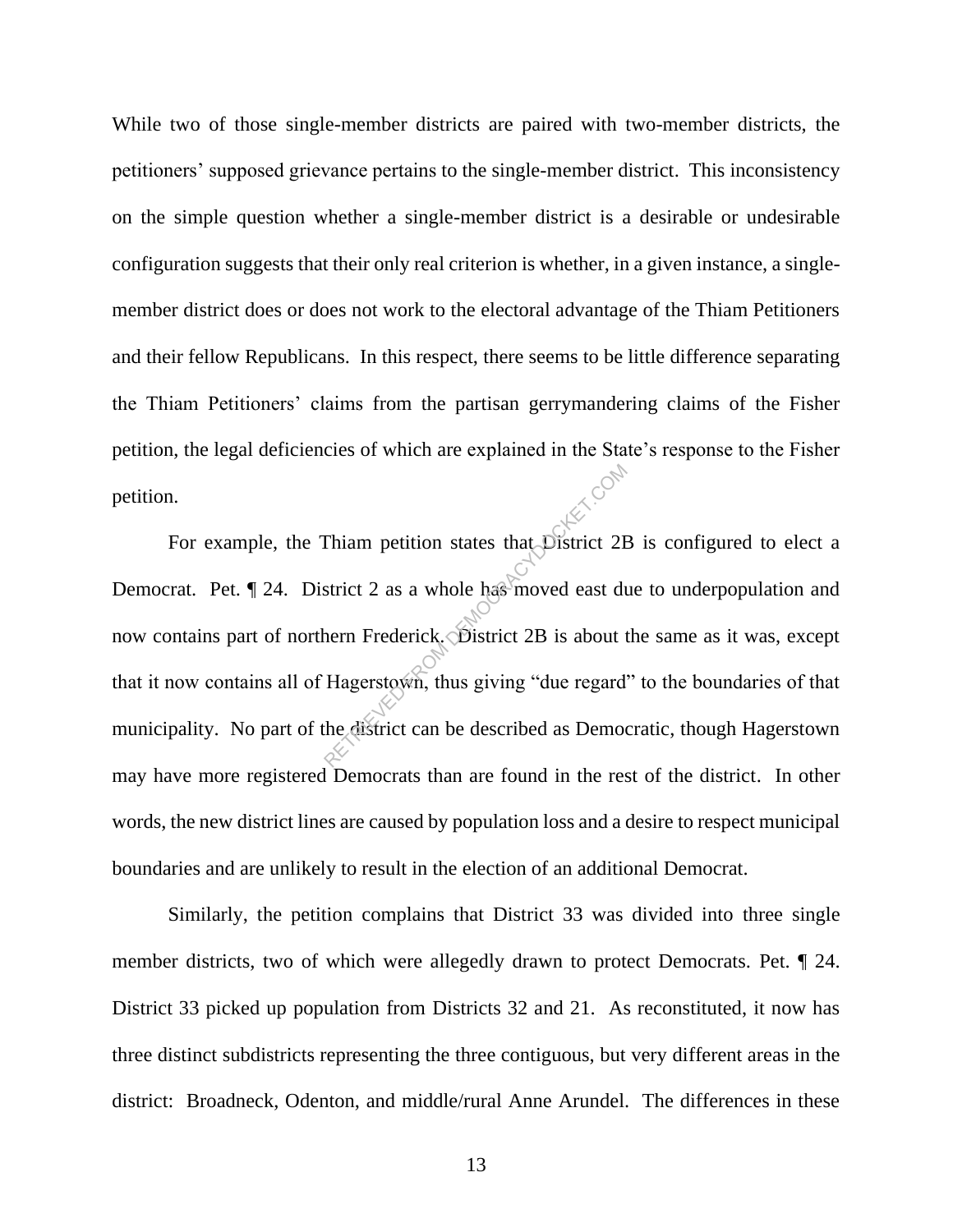areas gave rise to the decision to make three single member districts. If District 33 can actually elect two Democrats as the district is now divided, however, it is entirely possible it could elect three Democrats in a multimember district if these three single-member districts were eliminated. In any event, the requested relief would not permit making it into a three-member district.

Finally, the petition claims that the single member District 42 was created to enhance the prospects of electing a Democrat. Pet. ¶ 33. On the contrary, District 42B was created because it is a new delegate district for Carroll County required by the increased population in the County. Creating a delegate district for Senate districts that cross county lines is an important policy in redistricting because it protects the ability of the people in that area to elect a delegate from their county. The district now runs through the Cockeysville area and into the more rural/ex-urban portions of northern Baltimore and Carroll Counties. It is not all that likely to turn Democratic. Re County. Creating a delegate distri-<br>nportant policy in redistricting becaus<br>lect a delegate from their county. The<br>into the more raval/ex-urban portions<br>all that likely to turn Democratic.<br>n to Other States Confirms Tha

## **D. Comparison to Other States Confirms That Maryland's Use of Multimember and Single-Member Districts Does Not Yield a Pro-Democrat Effect.**

 The Thiam Petitioners "specifically allege that the [LRAC] Plan's adoption of mixed multimember and single member districts, rather than uniform single member districts," has the effect of "infringing on the rights of Republican voters by systematically configuring their House of Delegate districts to minimize their representation in the General Assembly." Pet. ¶¶ 8, 9. If this allegation were correct, then Maryland should be well ahead of other states that do not have Maryland's unique mix of at-large multimember and single-member districts, in the relationship between the political strength of the lead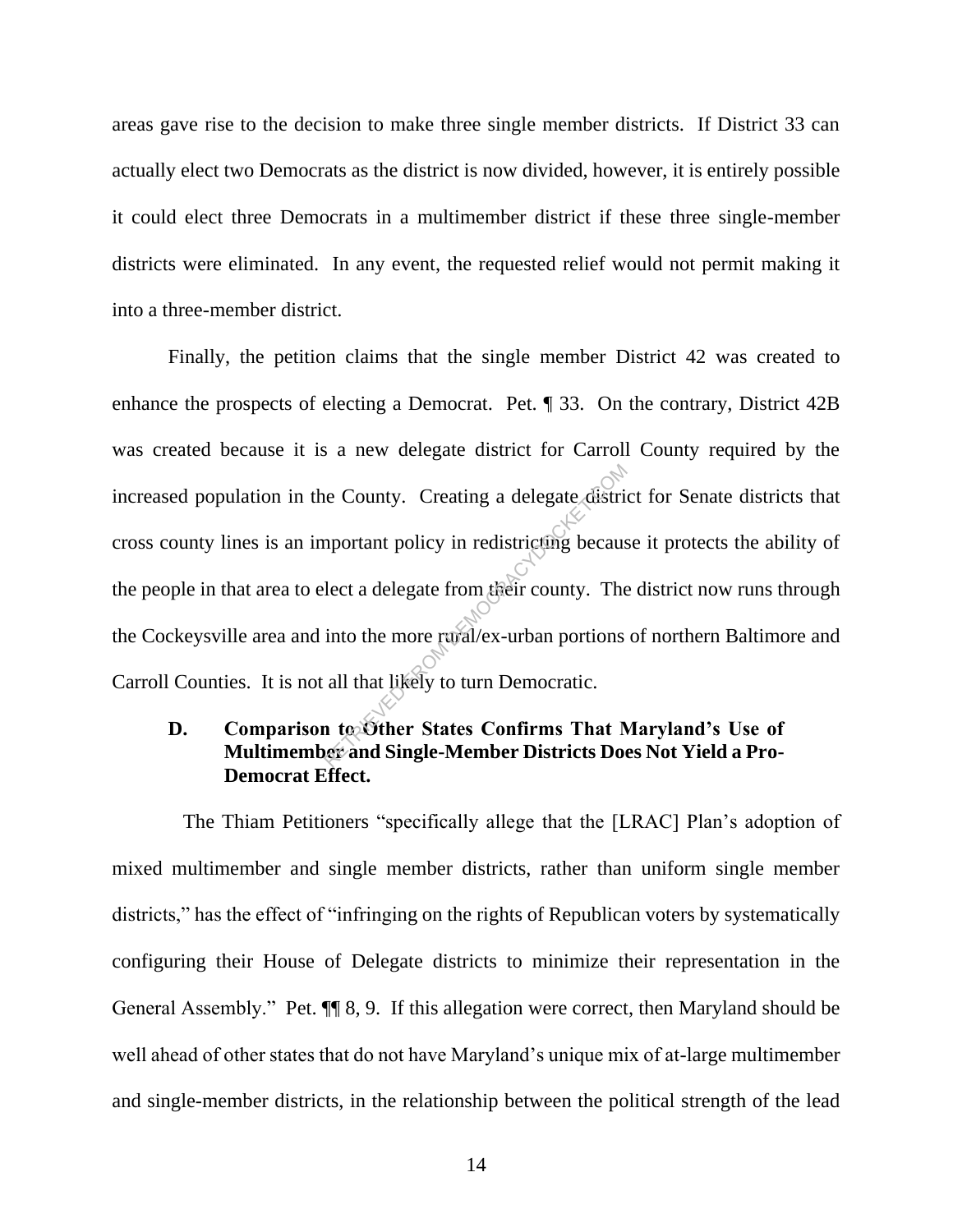party in the state and that party's representation in the House of Delegates. Yet, the opposite is true. Maryland lags behind—not ahead of—other states in the percentage of seats held by Democrats in the State House based on the political strength of Democrats in the state.

Chart 1 graphs the relationship between party strength in the state as measured by the Cook Partisan Voting Index ("PVI") and the percentage of state house seats held by the lead party in the state.<sup>3</sup> The Cook PVI is a standard metric in the field of political analysis that provides cross-state comparison through examination of presidential election results, thus achieving a common metric for all states. According to the Cook Political Report, "First introduced in 1997, the Cook PVI measures how each district performs at the presidential level compared to the nation as a whole. We have released new PVI scores following every election since 1996 and every round of redistricting since 2001, each time taking into account the prior two presidential elections."<sup>4</sup> From the Cook PVI measures how each can be also determined to the nation as a whole. We have ince 1996 and every reand of redistric or two presidential elections."<sup>4</sup><br>the relationship between the PVI score entage of State

Chart 1 shows a tight relationship between the PVI score for the leading party in the state and that party's percentage of State House seats. Rather than falling well above the trend line as plotted on the graph, Maryland falls below the line, indicating that the percentage of Democrats in the House of Delegates is below—not above—what would be expected from Maryland's PVI, which is +14% Democratic.

<sup>3</sup> Sources: Source: State PVI, Cook Political Report, 2021 PVI Full Downloadable State and District List, https://www.cookpolitical.com/analysis/national/pvi/2021-pvi-fulldownloadable-state-and-district-list; National Conference of State Legislatures, "2021 State & Legislative Partisan Composition," https://www.ncsl.org/documents/ elections/Legis\_Control\_2-2021.pdf.

<sup>4</sup> PVI, https://www.cookpolitical.com/pvi-0.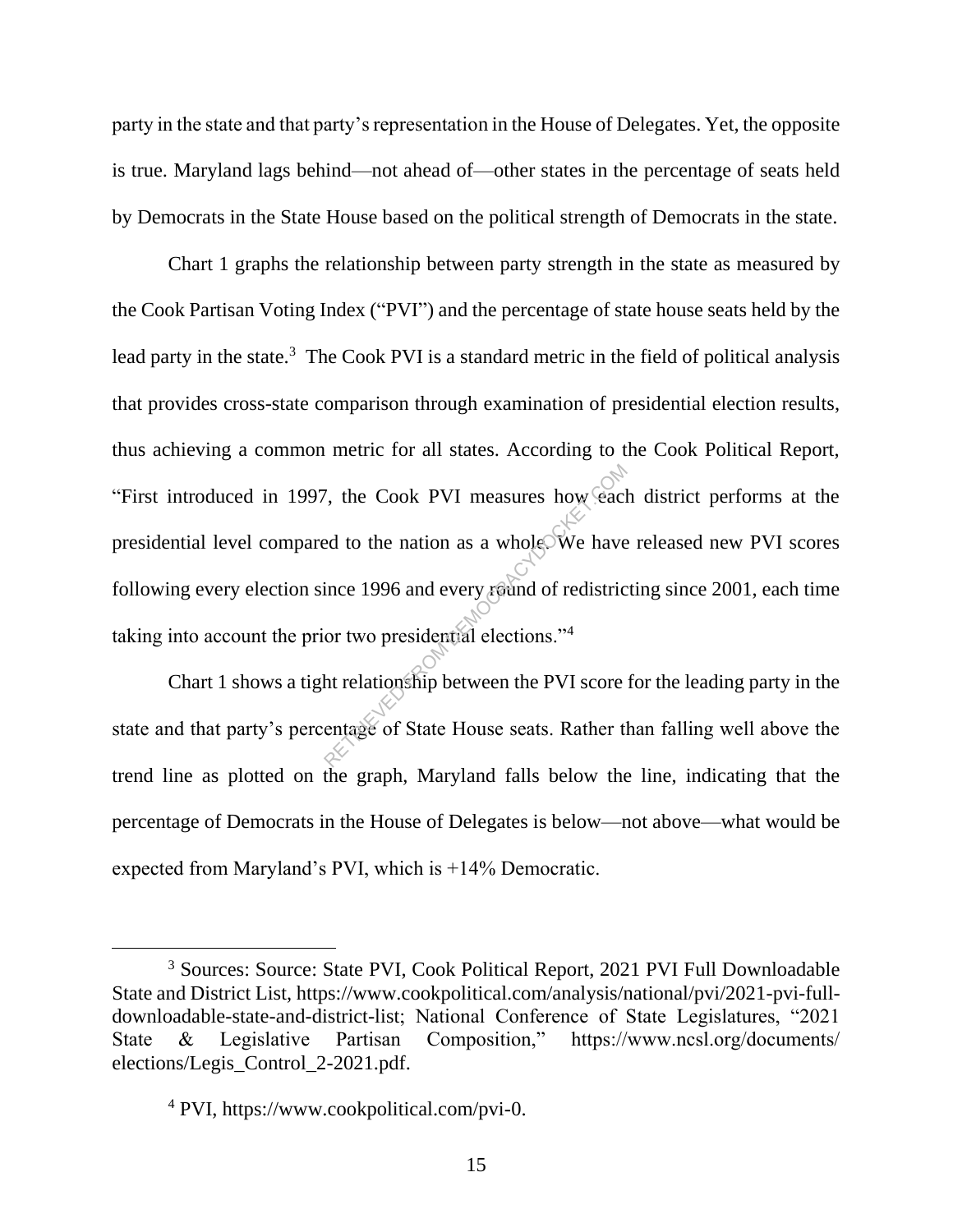

**CHART 1 RELATIONSHIP BETWEEN THE STATE COOK PVI SCORE AND THE** 

Additional analysis, presented in Table 1 and Chart 2, confirms that in Maryland the Democratic percentage of State House seats lags behind expectations, when compared to other states. The Table and Chart examine all states with a substantive Democratic or Republican advantage of 10%+ or more on the Cook PVI score. The results reported in the Table and Chart demonstrate that although the Maryland PVI of 14% equals the median PVI for all 23 states, it ranks 6th from the bottom in its percentage of leading party seats in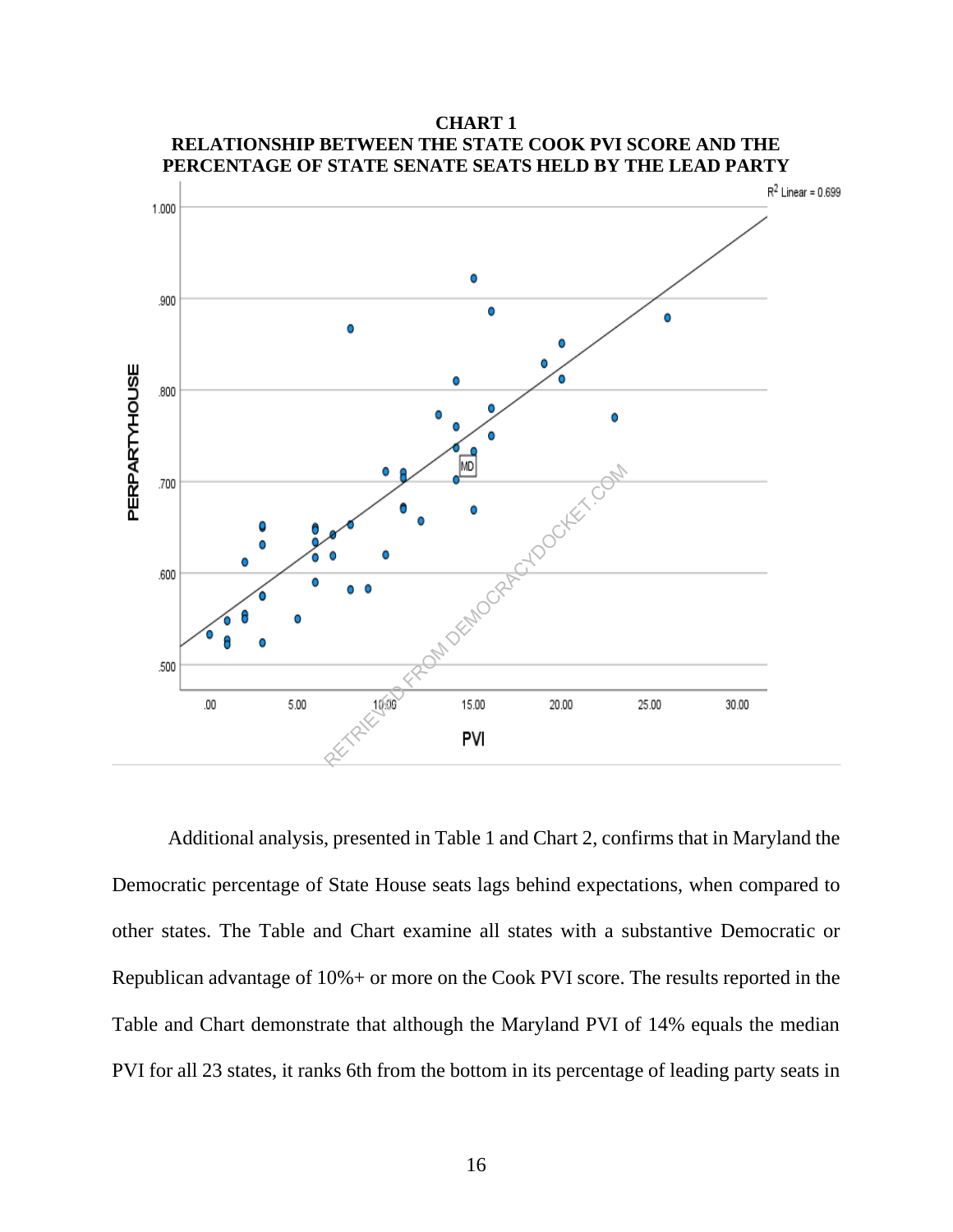the State House. The Maryland percentage of 70% is 5 percentage points lower than the

median percentage of 75% for all 23 states.

#### **TABLE 1 RELATIONSHIP BETWEEN COOK PVI AND THE PERCENTAGE OF STATE HOUSE SEATS FOR THE LEAD PARTY, STATES WITH PVI OF 10% OR MORE, REPUBLICAN OR DEMOCRATIC**

| <b>COUNT</b>            | <b>STATE</b>  | $PVI$ %              | <b>LEAD PARTY</b> | % HOUSE SEATS FOR |
|-------------------------|---------------|----------------------|-------------------|-------------------|
|                         |               |                      |                   | <b>LEAD PARTY</b> |
|                         |               |                      |                   |                   |
| $\mathbf{1}$            | H I           | 15                   | <b>DEMOCRAT</b>   | 92.20%            |
| $\overline{2}$          | <b>SD</b>     | 16                   | <b>REPUBLICAN</b> | 88.60%            |
| $\overline{\mathbf{3}}$ | WY            | 26                   | <b>REPUBLICAN</b> | 87.90%            |
| $\overline{\mathbf{4}}$ | <b>ND</b>     | 20                   | <b>REPUBLICAN</b> | 85.10%            |
| $\overline{5}$          | ID            | 19                   | <b>REPUBLICAN</b> | 82.90%            |
| 6                       | OK            | 20                   | <b>REPUBLICAN</b> | 81.20%            |
| $\overline{7}$          | <b>MA</b>     | 14                   | <b>DEMOCRAT</b>   | 81.00%            |
| 8                       | <b>AR</b>     | 16                   | <b>REPUBLICAN</b> | 78.00%            |
| $\boldsymbol{9}$        | <b>WV</b>     | 23                   | <b>REPUBLICAN</b> | 77.70%            |
| 10                      | <b>UT</b>     | 13                   | <b>REPUBLICAN</b> | 77.30%            |
| 11                      | CA            | 14                   | <b>DEMOCRAT</b>   | 76.00%            |
| 12                      | KY            | 16                   | <b>REPUBLICAN</b> | 75.00%            |
| 13                      | <b>TN</b>     | 14                   | <b>REPUBLICAN</b> | 73.40%            |
| 14                      | AL            | $15+$                | <b>REPUBLICAN</b> | 73.30%            |
| 15                      | NY            | À0                   | <b>DEMOCRAT</b>   | 71.10%            |
| 16                      | IN            | $\lt_{\times}$<br>11 | <b>REPUBLICAN</b> | 71.00%            |
| 17                      | MO            | 11                   | <b>REPUBLICAN</b> | 70.40%            |
| 18                      | <b>MD</b>     | 14                   | <b>DEMOCRAT</b>   | 70.20%            |
| 19                      | <b>KS</b>     | 11                   | <b>REPUBLICAN</b> | 67.20%            |
| 20                      | <b>MT</b>     | 11                   | <b>REPUBLICAN</b> | 67.00%            |
| 21                      | <b>VT</b>     | 15                   | <b>DEMOCRAT</b>   | 66.90%            |
| 22                      | LA            | 12                   | <b>REPUBLICAN</b> | 65.70%            |
| 23                      | <b>MS</b>     | 10                   | <b>REPUBLICAN</b> | 62.00%            |
|                         | <b>MEDIAN</b> | 14.0                 |                   | 75.0%             |
|                         |               |                      |                   |                   |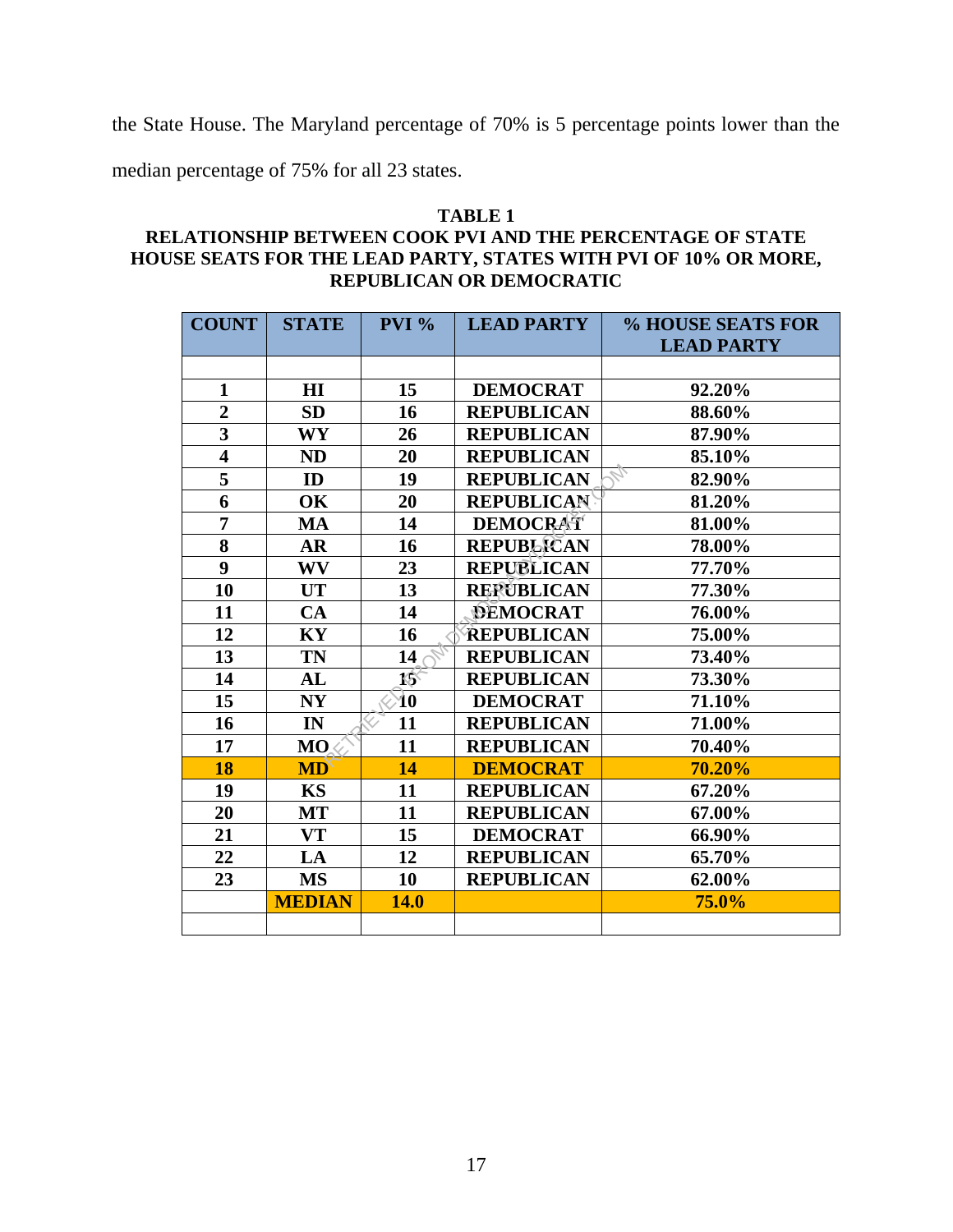#### **CHART 2 RELATIONSHIP BETWEEN COOK PVI AND THE PERCENTAGE OF STATE HOUSE SEATS FOR THE LEAD PARTY, STATES WITH PVI OF 10% OR MORE, REPUBLICAN OR DEMOCRATIC**



Nine other states also use multi-member state house election districts, although none match Maryland's mixed system of combining at-large and single-member districts. Chart 2 compares the partisan composition of these states and Maryland to the PVI scores. Once again, the percentage of House seats held by Democrats Maryland falls below the trend line. This again demonstrates that Maryland's unique system of districting for the House of Delegates generally tends to disadvantage Democrats and advantage Republicans.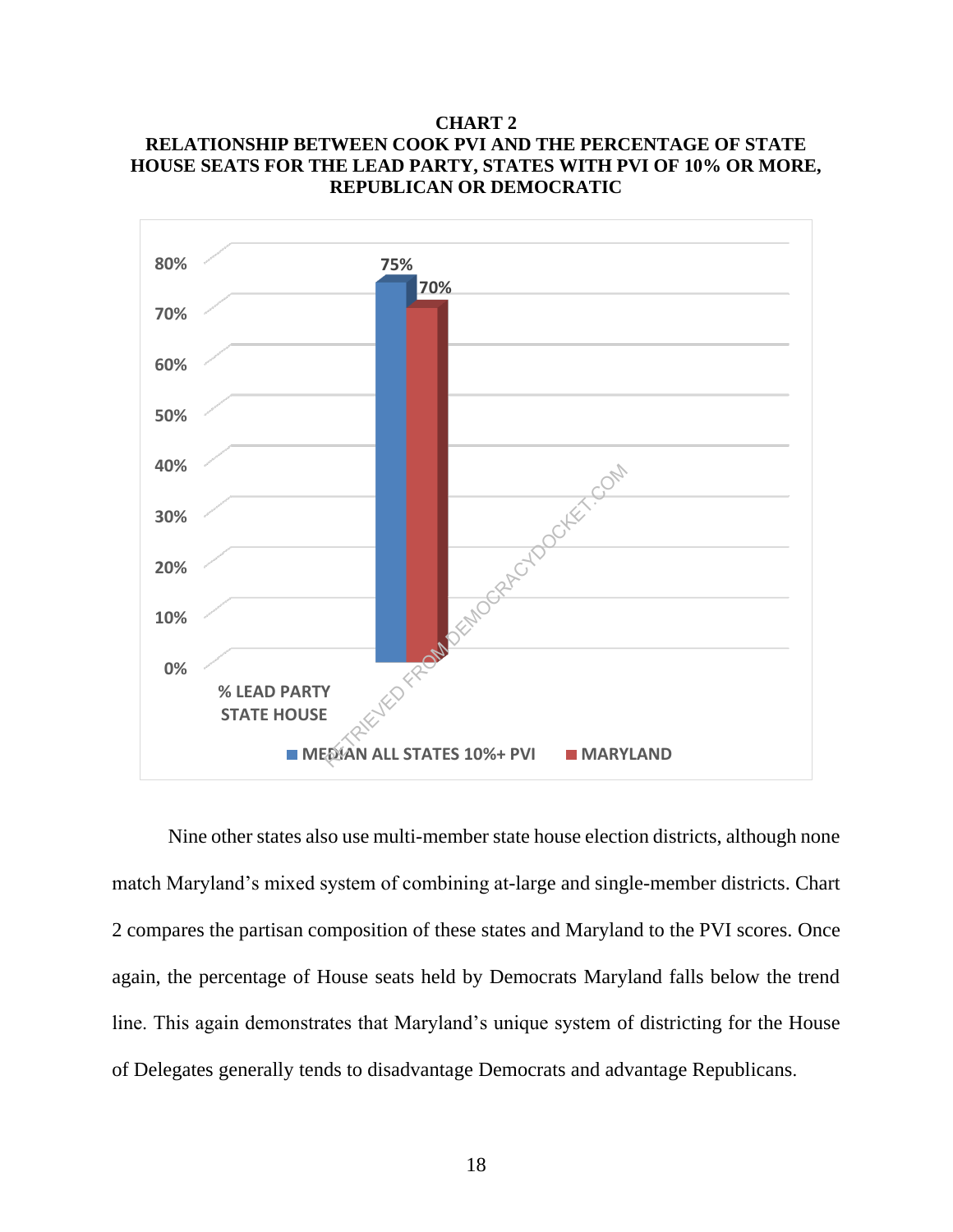### **CHART 2 RELATIONSHIP BETWEEN THE STATE COOK PVI SCORE AND THE PERCENTAGE OF STATE SENATE SEATS HELD BY THE LEAD PARTY. MULTI-MEMBER STATES ONLY**



As these analyses show, the Thiam Petitioners' challenge is not only devoid of legal support, but their objections contradict the realities of who benefits from Maryland's blend of undivided and subdivided legislative districts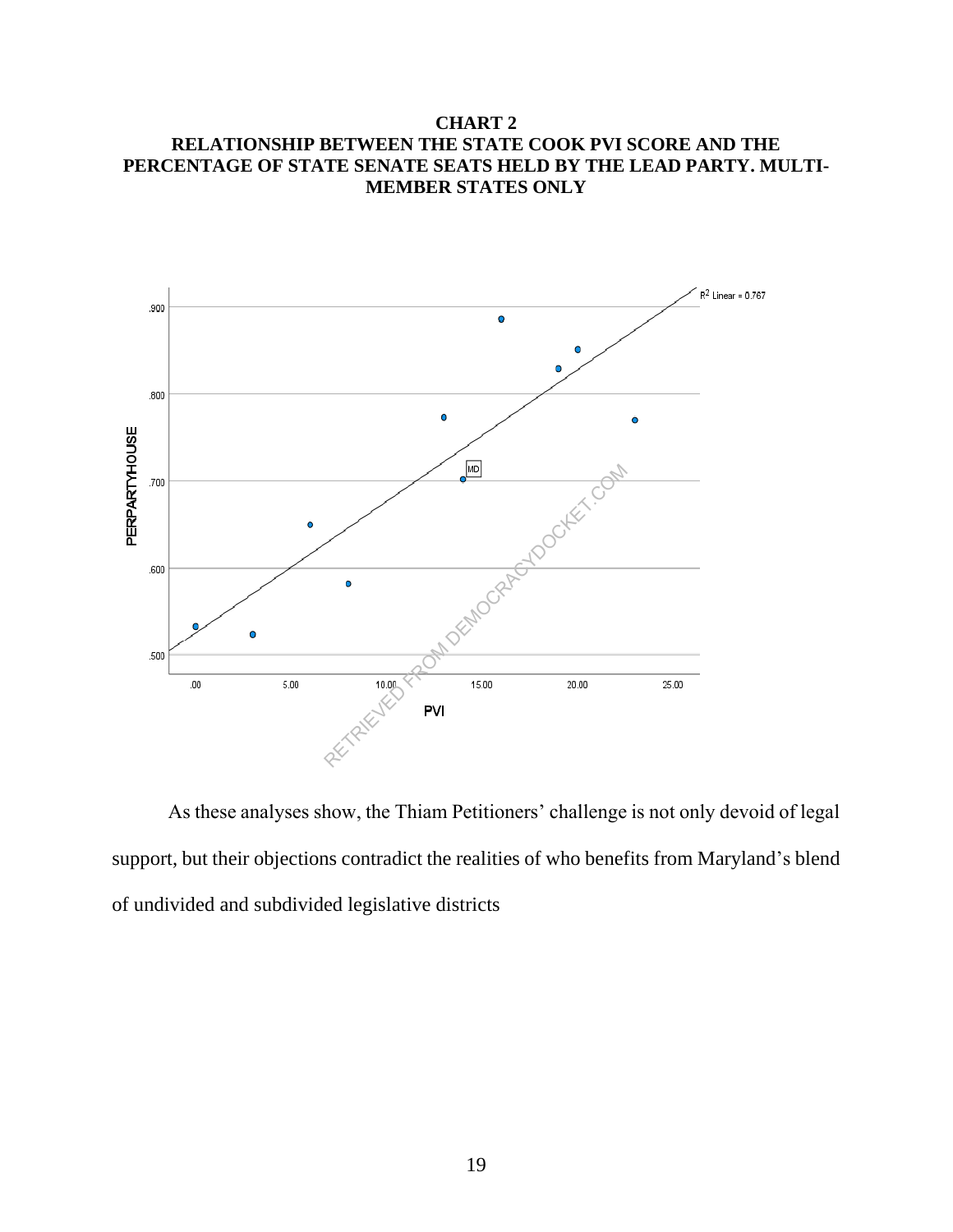#### **CONCLUSION**

For the foregoing reasons, the motion to dismiss should be granted.

Respectfully submitted,

BRIAN E. FROSH Attorney General of Maryland

\_\_\_\_\_\_\_\_\_\_\_\_\_\_\_\_\_\_\_\_\_\_\_\_\_\_\_\_\_\_\_\_\_

/s/ Steven M. Sullivan

STEVEN M. SULLIVAN Attorney No. 9706260005 ANDREA W. TRENTO Attorney No. 0806170247 Assistant Attorney General Office of the Attorney General 200 Saint Paul Place, 20th Floor Baltimore, Maryland 21202 ssullivan@oag.state.md.us (410) 576-6325 (410) 576-6955 (facsimile) Assistant Attorn<br>
Office of the A<br>
200 Saint Paul<br>
Baltimore, Mar<br>
ssullivan@oag.<br>
(410) 576-6325<br>
(410) 576-6955<br>
Attorneys for R

February 15, 2022  $\bigcirc^{\mathcal{N}}$  Attorneys for Respondent